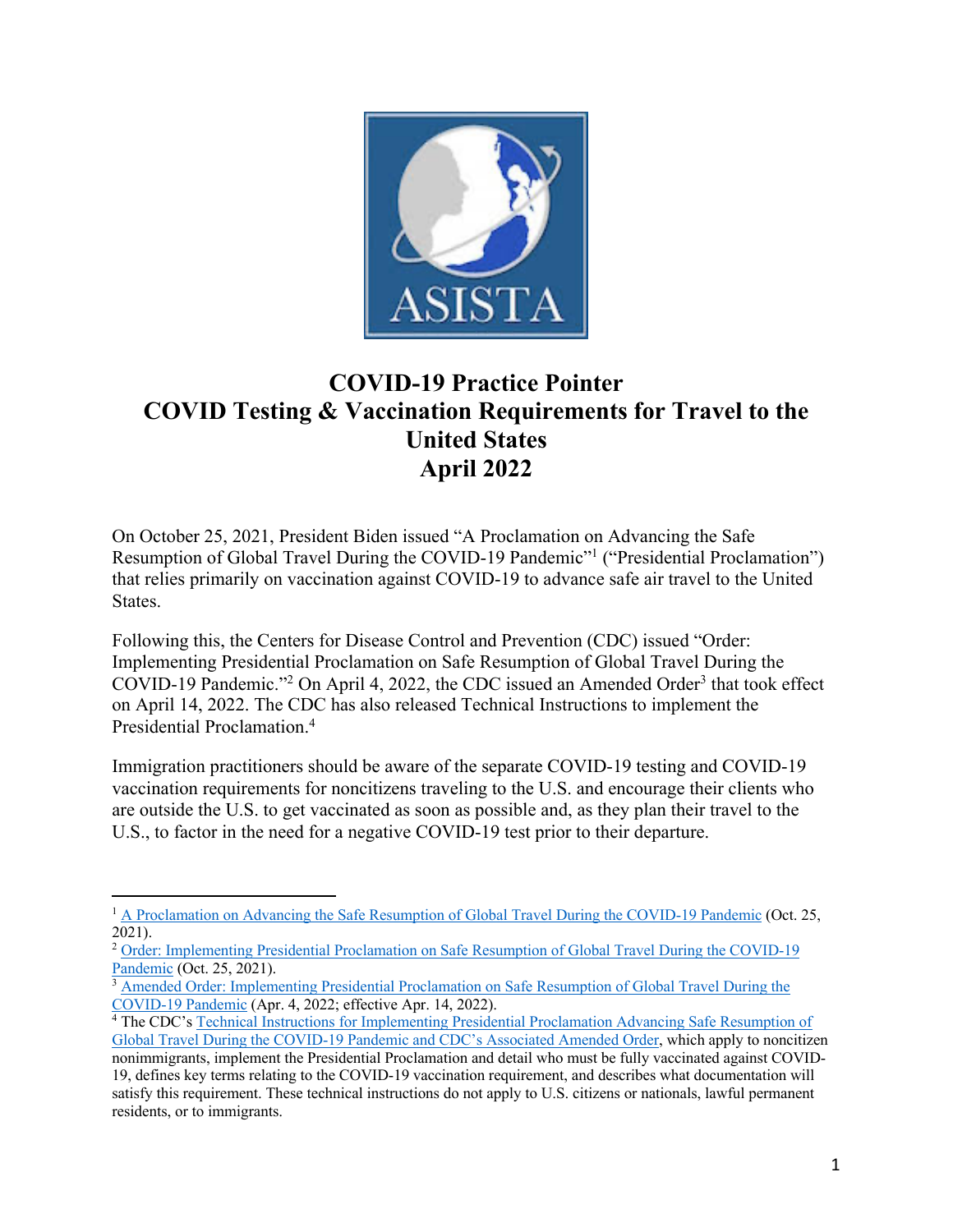This Practice Pointer discusses the different requirements for COVID-19 testing and COVID-19 vaccination, how these requirements may apply differently to immigrants or nonimmigrants, and what exceptions or waivers may exist. As the pandemic wears on, practitioners should continue to review any updates or changes to these requirements.

### A. **COVID-19 Testing & Entry into the United States**

#### 1. *COVID-19 Testing Requirements*

Regardless of vaccination status, all individuals aged two (2) and older who are entering the U.S. via air must present a negative COVID-19 test, taken within one  $(1)$  calendar day of travel.<sup>5</sup> The traveler must show the negative test result to the airline before boarding their flight.

The tests must be a viral test to look for current infection. A rapid test may be acceptable if it meets the CDC requirements.<sup>6</sup>

This requirement applies regardless of immigration or citizenship status and includes VAWA Self-Petitioners and U Nonimmigrants who are traveling to the U.S. by air. This requirement does not apply to those entering via land border or ferry terminal.

Those who have recently recovered from COVID-19 can instead travel with documentation of their recovery from COVID-19. That documentation includes their positive COVID-19 viral test result taken no more than 90 days before the flight's departure and a letter from a licensed healthcare provider or public health official that states they are cleared to travel.

#### 2. *Practice Pointer*

It is important to remember that the COVID-19 testing requirement applies to all air passengers over age 2 regardless of their citizenship or COVID-19 vaccination status.

Practitioners should advise clients abroad of this testing requirement so that they can consider what arrangements to make prior to their travel to the U.S.

If the individual intends to travel after having recovered from COVID-19, as opposed to presenting a negative COVID-19 test, they must have the documentation listed above to demonstrate that they are cleared to travel.

#### **B. COVID-19 Vaccination Requirements for Nonimmigrants**

<sup>&</sup>lt;sup>5</sup> CDC Requirement for Proof of Negative COVID-19 Test or Documentation of Recovery from COVID-19 (updated Jan. 27, 2022).

<sup>&</sup>lt;sup>6</sup> See "What types of SARS-CoV-2 tests are acceptable under the Order?" for more information on accepted viral tests.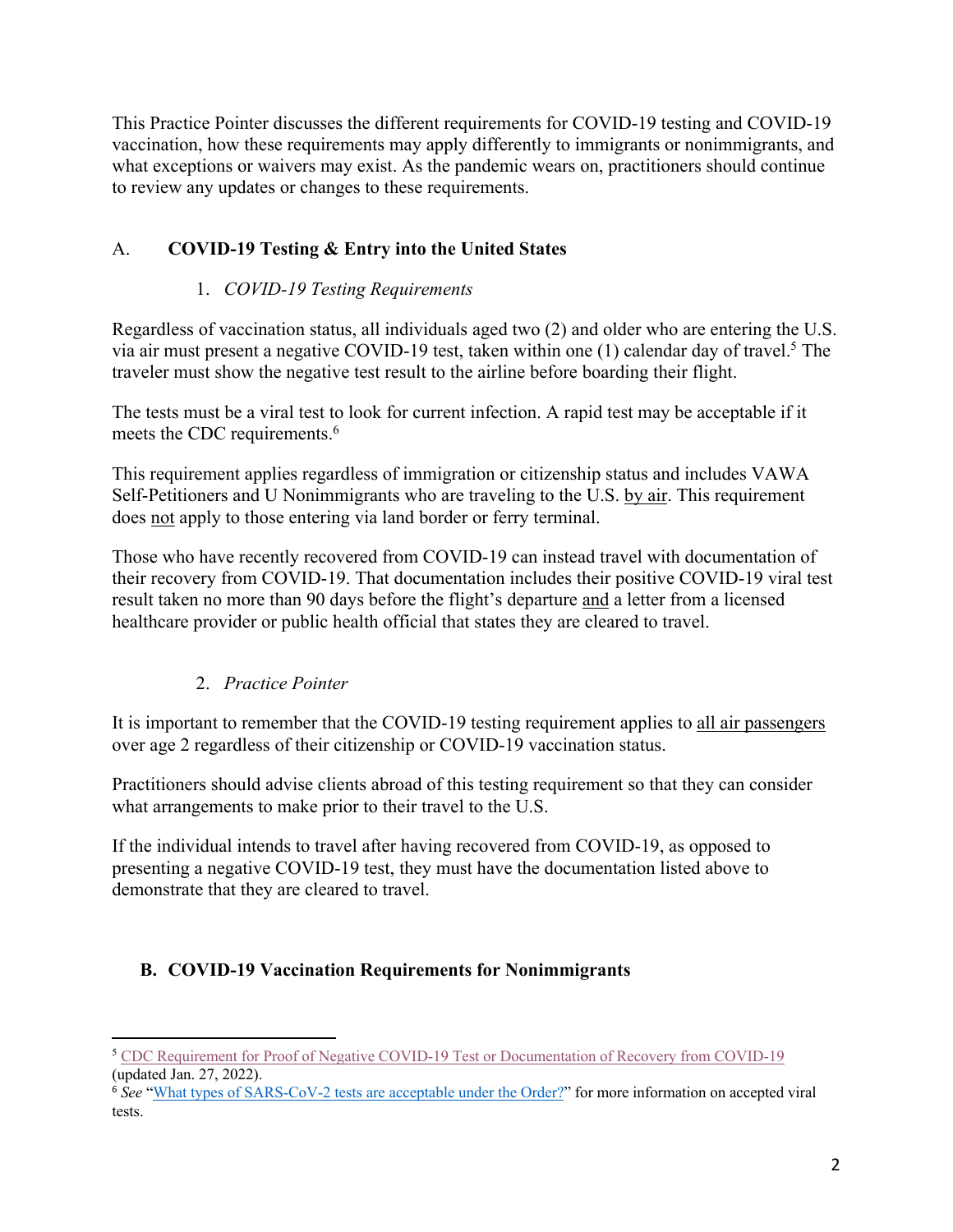In addition to the COVID-19 testing requirements, nonimmigrants, such as U and T nonimmigrants, must show proof that they have received an accepted COVID-19 vaccine and are fully vaccinated against COVID-19 before traveling to the U.S. by air.<sup>7</sup> Additionally, unlike the COVID-19 testing requirement, the vaccination requirement does apply to those entering via land ports of entry and ferry terminals.<sup>8</sup>

The CDC defines "accepted COVID-19 vaccine" as:<sup>9</sup>

- A vaccine approved or authorized for emergency use by the U.S. Food and Drug Administration;
- A vaccine listed for emergency use by the World Health Organization; or
- A vaccine or combination of vaccines listed by the CDC in the Technical Instructions.

The CDC defines "fully vaccinated" as:<sup>10</sup>

- 2 weeks (14 days) after your dose of an accepted single-dose vaccine of an accepted COVID-19 vaccine;
- 2 weeks (14 days) after your second dose of an accepted 2-dose series an accepted COVID-19 vaccine;
- 2 weeks (14 days) after you received the full series of an accepted COVID-19 vaccine (not placebo) in a clinical trial;
- 2 weeks (14 days) after you received 2 doses of any "mix-and-match"<sup>11</sup> combination of accepted COVID-19 vaccines administered at least 17 days apart;<sup>12</sup>
- 2 weeks (14 days) or more since the person received a complete series of a vaccine or combination of vaccines listed by the CDC in the Technical Instructions.

<sup>7</sup> CDC Requirement for Proof of COVID-19 Vaccination for Air Passengers (updated Apr. 14, 2022).

<sup>&</sup>lt;sup>8</sup> The "fully vaccinated" requirement for entry via land ports of entry and ferry terminals does not apply to U.S. citizens or nationals or to lawful permanent residents. DHS Fact Sheet: Guidance for Travelers to Enter the U.S. at Land Ports of Entry and Ferry Terminals.

*See also* DHS to Require Non-U.S. Individual Travelers Entering the United States at Land Ports of Entry and Ferry Terminals to be Fully Vaccinated Against COVID-19.

 $\frac{1}{9}$  This definition is taken from the CDC's  $\frac{\text{Amented Order}}{\text{Afield}}$  at 3.

 $^{10}$  *Id.*, 4-5.

<sup>&</sup>lt;sup>11</sup> The CDC does not recommend the use of "mix-and-match" combination of COVID-19 vaccine primary series. The CDC will accept it, however, given this strategy is increasingly common in many countries.

 $12$ Amended Order at 5 n.6 states that "for purposes of interpretation of vaccine records, the second dose in a two dose heterologous series must have been received no earlier than 17 days (21 days with a 4-day grace period) after the first dose."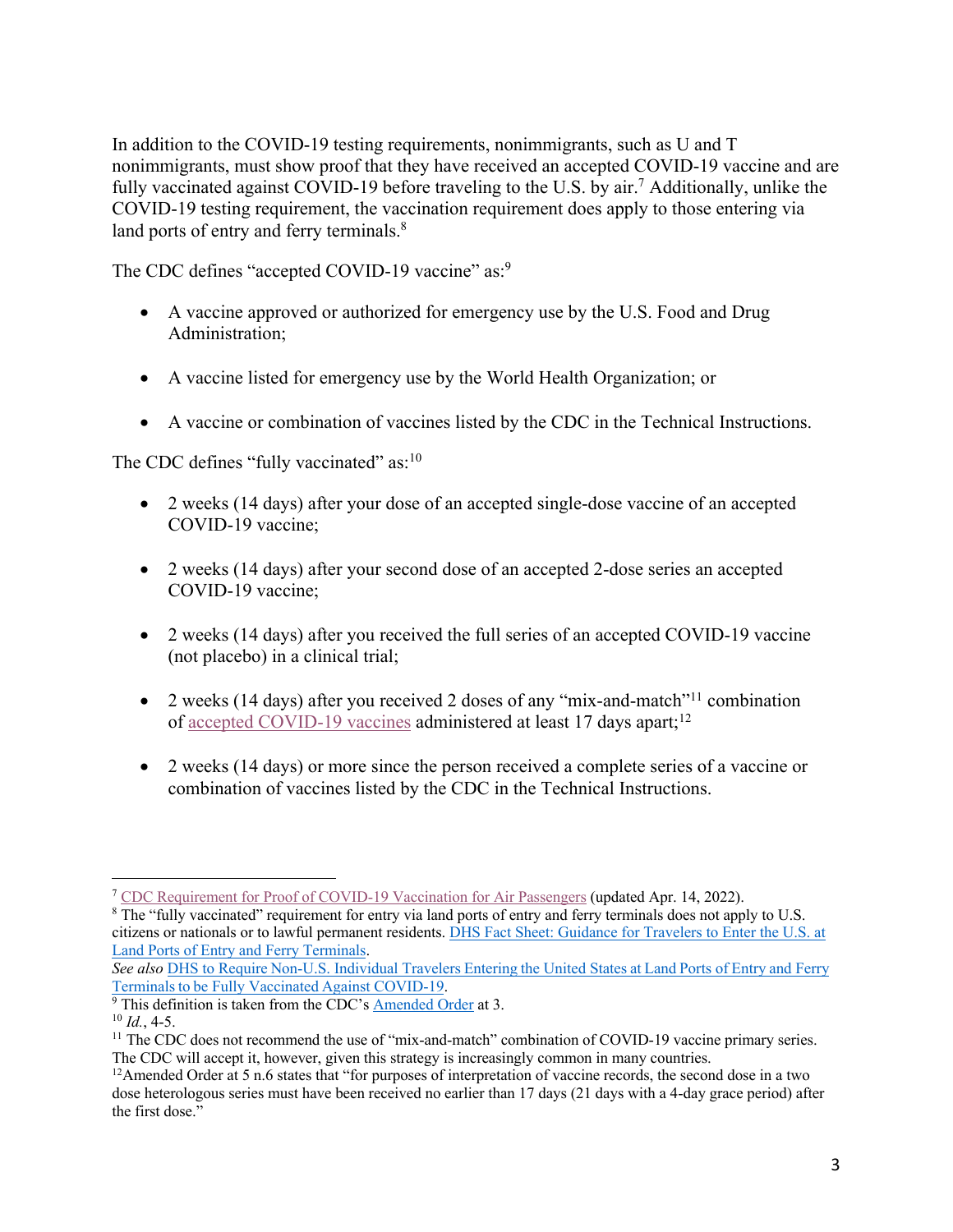If the nonimmigrant does not meet these requirements, they will not be considered fully vaccinated for travel to the U.S. and will not be allowed to board a flight unless they meet an exception.

"Full vaccination" is defined as starting on the  $14<sup>th</sup>$  day after the last dose completing the vaccination series. For example, if the last dose was taken on April 6, the individual would be considered fully vaccinated starting April 20.

Individuals older than aged two (2) must present a "Covered Individual Attestation" before boarding aircraft destined to the U.S. to attest that they meet the criteria set forth in the Technical Instructions.<sup>13</sup>

Booster shots, while recommended, are not required to meet the definition of "fully vaccinated."

#### 1. *Exceptions to the "Fully Vaccinated" Requirement*:

Individuals excepted from the Proclamation and the CDC's order include:14

- US. Citizens and nationals
- Lawful Permanent Residents
- Immigrants
- Special Immigrant Visa holders
- Non-U.S. citizens eligible for asylum, withholding of removal, or for protection under the Convention Against Torture
- Non-U.S. citizens admitted as refugees
- Non-U.S. citizens granted parole into the U.S.

Nonimmigrants may also meet the criteria for an exception to the requirements under the Presidential Proclamation and CDC Order. This includes:<sup>15</sup>

- Children under age 18
- Persons with documented medical contraindications to receiving a COVID-19 vaccine
- Participants in certain COVID-19 vaccine trials<sup>16</sup>
- Persons issued a humanitarian or emergency exception $17$
- Persons with valid visas (excluding B-1/B-2) who are citizens of a country with limited COVID-19 vaccine availability<sup>18</sup>

<sup>&</sup>lt;sup>13</sup> The Combined Passenger Disclosure and Attestation to the United States is also available in a fillable format in English, Arabic, Chinese, French, Russian, and Spanish.

 $<sup>14</sup>$  The CDC notes that certain categories of non-U.S. citizens and those seeking entry by land or sea travel may be</sup> subject to separate vaccination requirements.

<sup>15</sup>*See* "Noncitizens, Nonimmigrants (Covered Individuals)" for the complete list of exceptions. 16 *See* "Participants in Certain COVID-19 Vaccine Trials" for more information.

<sup>&</sup>lt;sup>17</sup> *See* addendum for a sample request for a CDC humanitarian exception letter.

<sup>&</sup>lt;sup>18</sup> See "List of Foreign Countries with Limited COVID-19 Vaccine Availability as of April 14, 2022" for more information.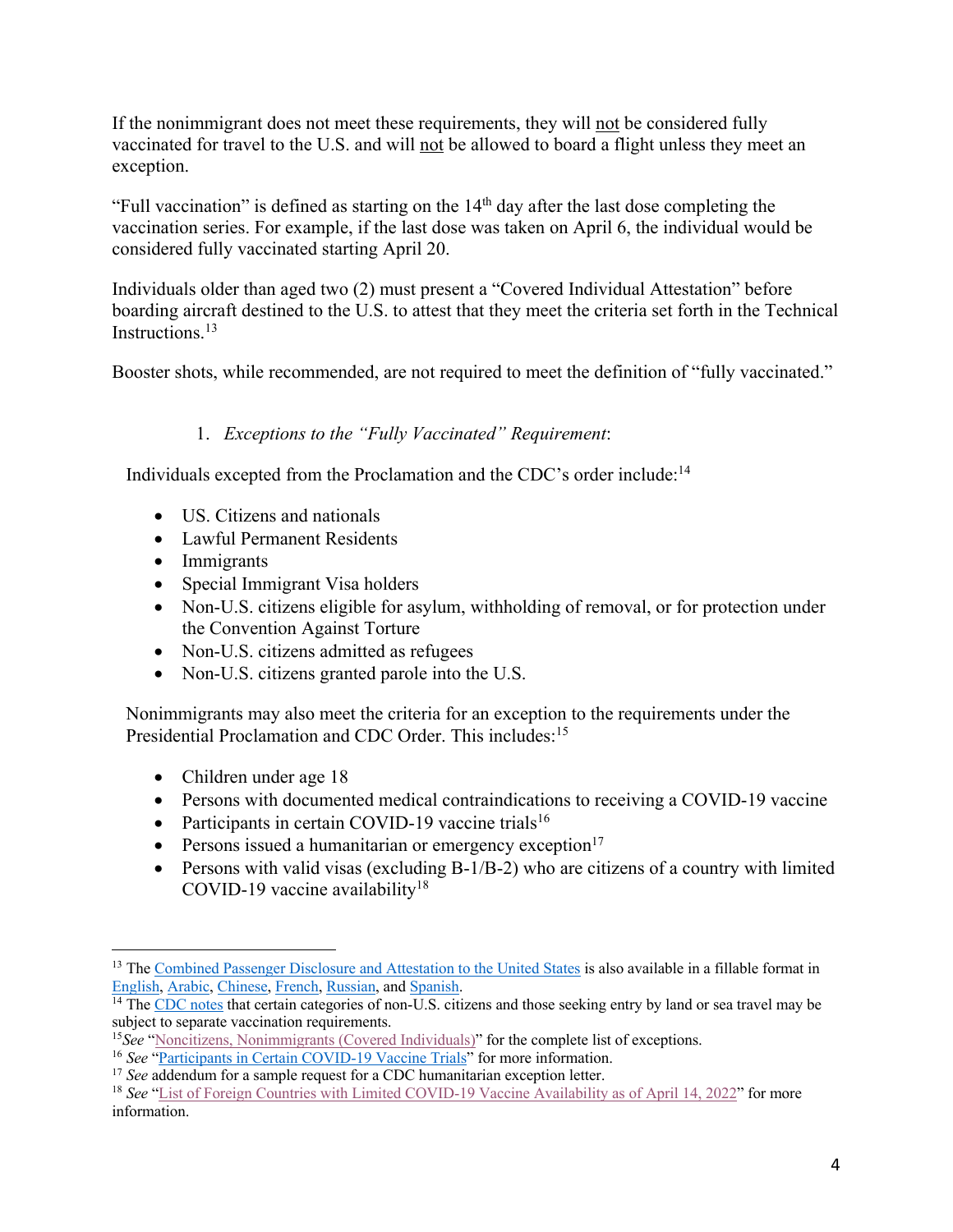• Persons whose entry would be in the national interest, as determined by Secretary of State, Secretary of Transportation, or Secretary of Homeland Security (or their designees)

An individual traveling under an exception will be required to attest that they are excepted from the vaccination requirement. They may also have to further attest that they will be tested for COVID-19 3-5 days after arrival, self-quarantine after their arrival, and/or self-isolate after a positive test or developing COVID-19 symptoms.

Further, an individual traveling under an exception may be required to attest that they will get vaccinated within 60 days of their arrival.

#### 2. *Practice Pointer*

Practitioners should advise nonimmigrants of the COVID-19 vaccination requirement and the need to be fully vaccinated prior to their travel to the U.S. so that they can schedule their travel accordingly.

The vaccination requirement is separate from the COVID-19 testing requirement so, unless they have the required documentation to show that they have recovered from COVID-19 and are cleared for travel, nonimmigrant travelers will also need to schedule a COVID-19 test, if traveling by air.

If a nonimmigrant falls under an exception to the vaccination requirement, they must provide the appropriate documentation to demonstrate that they qualify for the exception.

#### **C. COVID-19 Vaccination Requirement for Immigrants**

While intending immigrants, i.e., adjustment of status and Immigrant Visa applicants, are not covered by the CDC order, they are subject to medical examination and vaccination requirements found at INA § 212(a)(1)(A); 8 U.S.C. § 1182(a)(1)(A).<sup>19</sup>

The COVID-19 vaccine is a required vaccination for applicants eligible for the vaccine and, therefore, they must complete the vaccine series and provide documentation to the civil surgeon *before* completion of the medical exam.

> 1. *Waivers to the COVID-19 Vaccination Requirement for Immigrants & Other Reasons an Applicant Does Not Complete the COVID-19 Vaccine Series*

<sup>19</sup> CDC Requirements for Immigrant Medical Examinations: COVID-19 Technical Instructions for Panel Physicians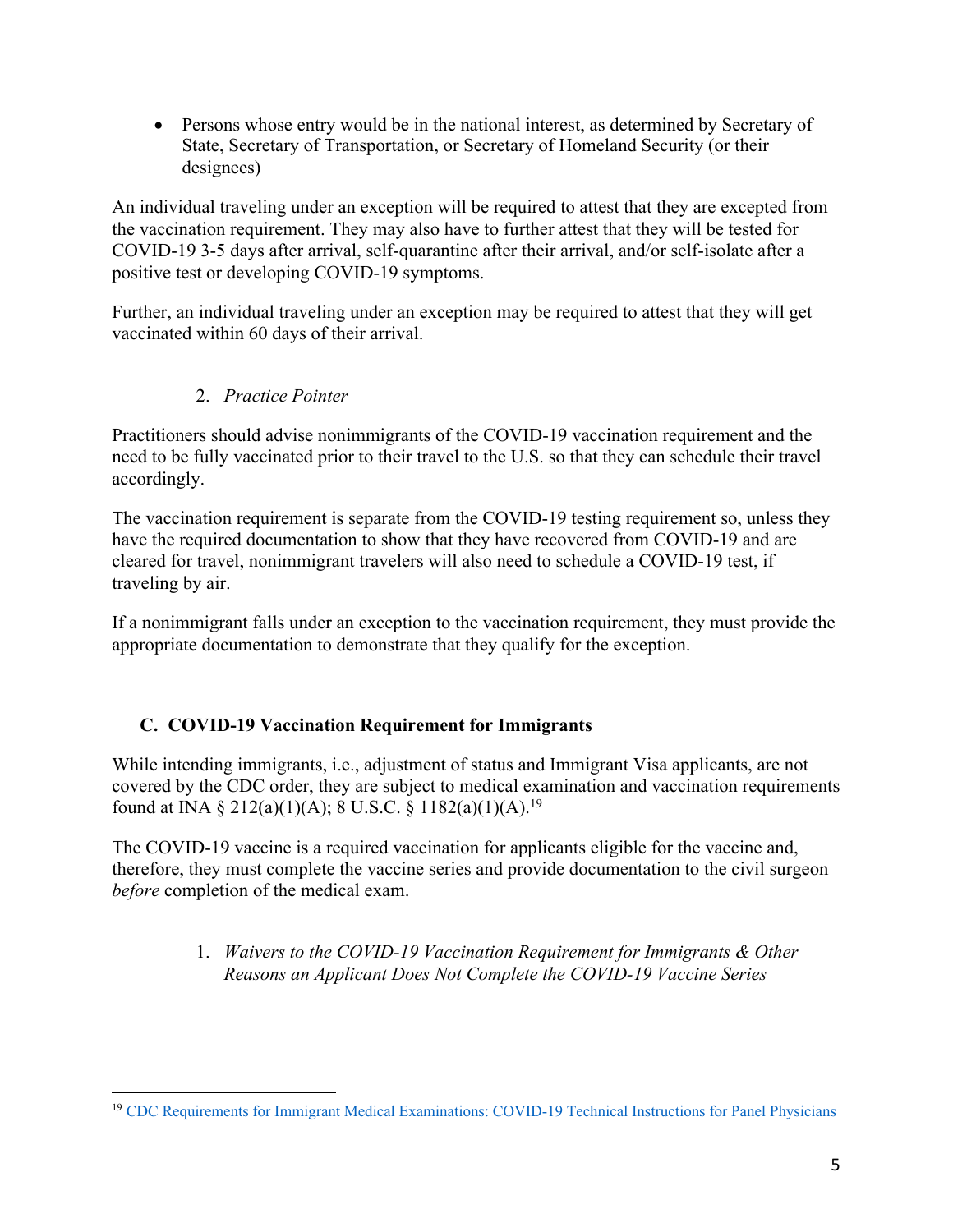The CDC lists three blanket waivers<sup>20</sup> to the COVID-19 vaccination requirement for immigrants. The three blanket waivers are:

- Not age-appropriate. This blanket waiver should be documented where the applicant is younger than the lowest age limit for the formulations in use.
- Contraindication. This reason should be documented where the applicant has a contraindication or precaution to the COVID-19 vaccine formulation available.
- Not routinely available. This reason should be indicated where no COVID-19 vaccine is routinely available in the state where the civil surgeon practices. This includes where the vaccine is available but, due to limited supply, it would cause significant delay for the applicant to receive the vaccination.

An applicant who does not fall under a blanket waiver category may still have a religious or moral objection to the vaccination. This is not grounds for a blanket waiver and the applicant will have to submit a separate waiver request to USCIS.

If an applicant refuses the COVID-19 vaccine series in part or in its entirety, the applicant will be inadmissible to the U.S.

## 2. *Practice Pointer*

Immigrants, while not subject to the Presidential Proclamation, must be vaccinated against COVID-19, as it is a required vaccination for the medical examination. Practitioners should advise immigrant clients to get vaccinated as soon as possible before their medical examination.

Further, if they do not fall under one of the blanket waiver categories but have a religious or moral exception to the vaccination, they must file a waiver request with USCIS. Otherwise, they will be inadmissible to the U.S.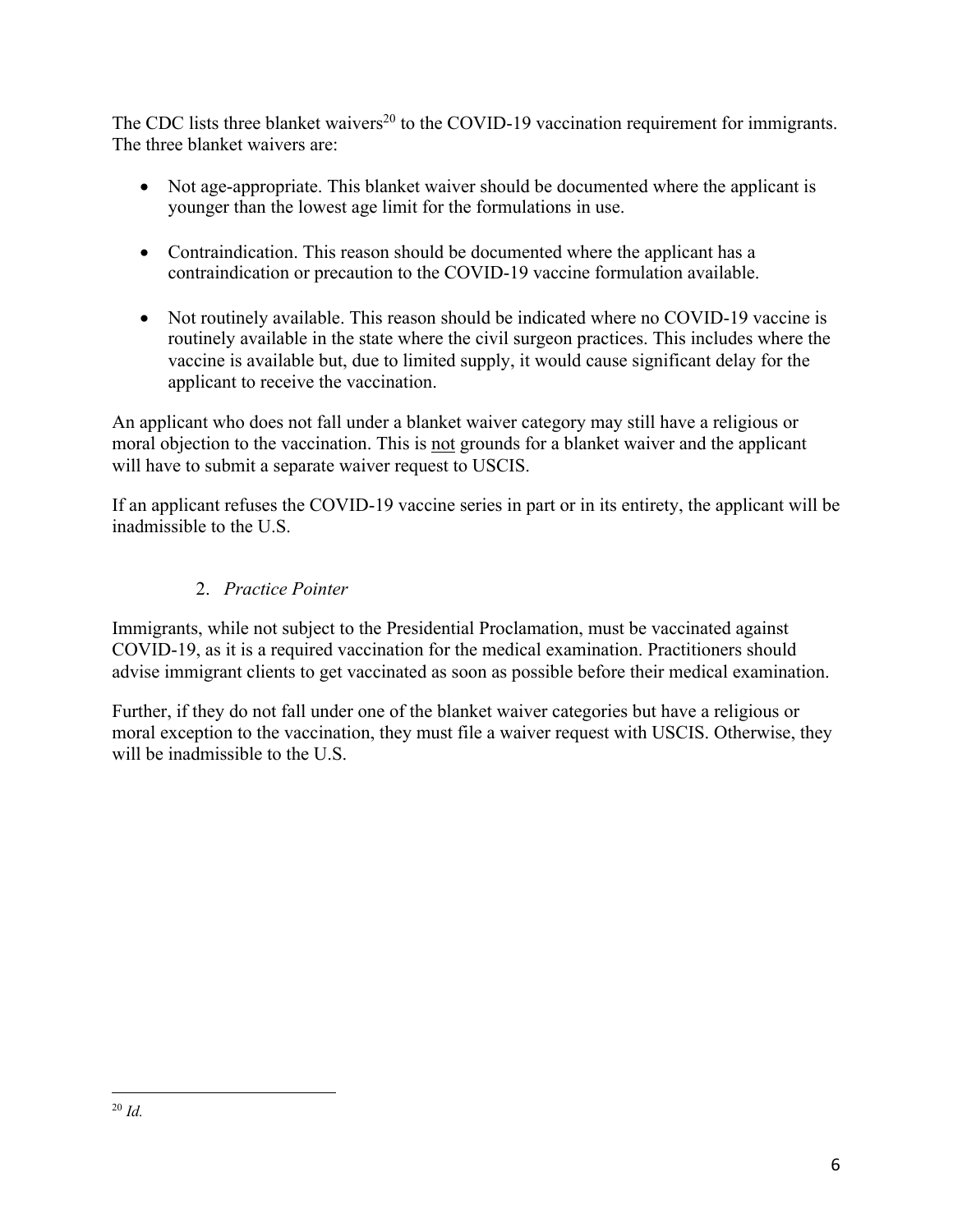

# **Re: URGENT Emergency Humanitarian Vaccination Waiver Request;**

**Emma Morgenstern** <EMorgenstern@volsprobono.org> Wed, Mar 9, 2022 at 4:44 PM To: "Guatemala, Covid Waiver Emergency" <GTMCOVIDWaiverEmergency@state.gov>

Thank you for your response. I understand the urgency of the situation. Please find answers to your questions below:

1. Type of Humanitarian or emergency request : vaccine requirement only; health, life, and physical safety at risk

Justification for exception to requirement for proof of being fully vaccinated: is a Guatemalan citizen (DOB: ) who has been separated from her mother, since she was very young. Her mother was able to file for her to have derivative U visa status so they could be reunited. However, if does not arrive in the United States by **2022**, the day before she turns twenty-one, she will not be able to enter at all. mother, has been extremely ill with uncontrolled and advanced diabetes. She is unable to work and urgently needs her daughter in the United States to help care for her. She was recently hospitalized at least twice since , and is undergoing testing for additional health complications. If her daughter is not able to come to the United States, she fears for her life. She also fears she will never be able to see her child again, as she herself cannot travel. In addition, so all is support network has been decreased during COVID19 as she has lost family members, and she fears for her continued safety if she cannot leave Guatemala and rejoin her mother. has received one dose of AstraZeneca but due to the accelerated timing of her case, she will not be able to be double-vaccinated prior to the date she must be in the United States.

- 2. Name (family name/surname, given name), passport number, and nationality:
	- Passport # Nationality: Guatemala
- 3. Cell phone number (including country code) of passenger or head of household if family unit: +502
- 4. Email address of passenger or head of household if family unit: [emorgenstern@volsprobono.org](mailto:emorgenstern@volsprobono.org) (representative; client does not have email)
- 5. U.S. destination address:



- Is U.S. destination home address?: It will be upon arrival
- 6. Flight itinerary, including any connecting flights: currently TBD pending visa issuance, but planned:
	- Airline:
	- $\circ$  Flight # Flight #
	- Departure airport and date of departure: GUA ; Miami
	- $\circ$  Arrival airport and date of arrival: Miami
- 7. Vaccination Status
	- Fully Vaccinated
		- i. Name of vaccine product (or products if a combination)
		- ii. Date of first dose
		- iii. Date of second dose (if a two-dose series)
		- iv. PDF or photograph of vaccination record
	- NOT Fully Vaccinated: One dose of AstraZeneca,
- 8. Purpose of travel to the United States (provide brief explanation of why urgent travel is needed and how travel will contribute to health and safety of passengers(s)): is coming to the U.S. on a U-3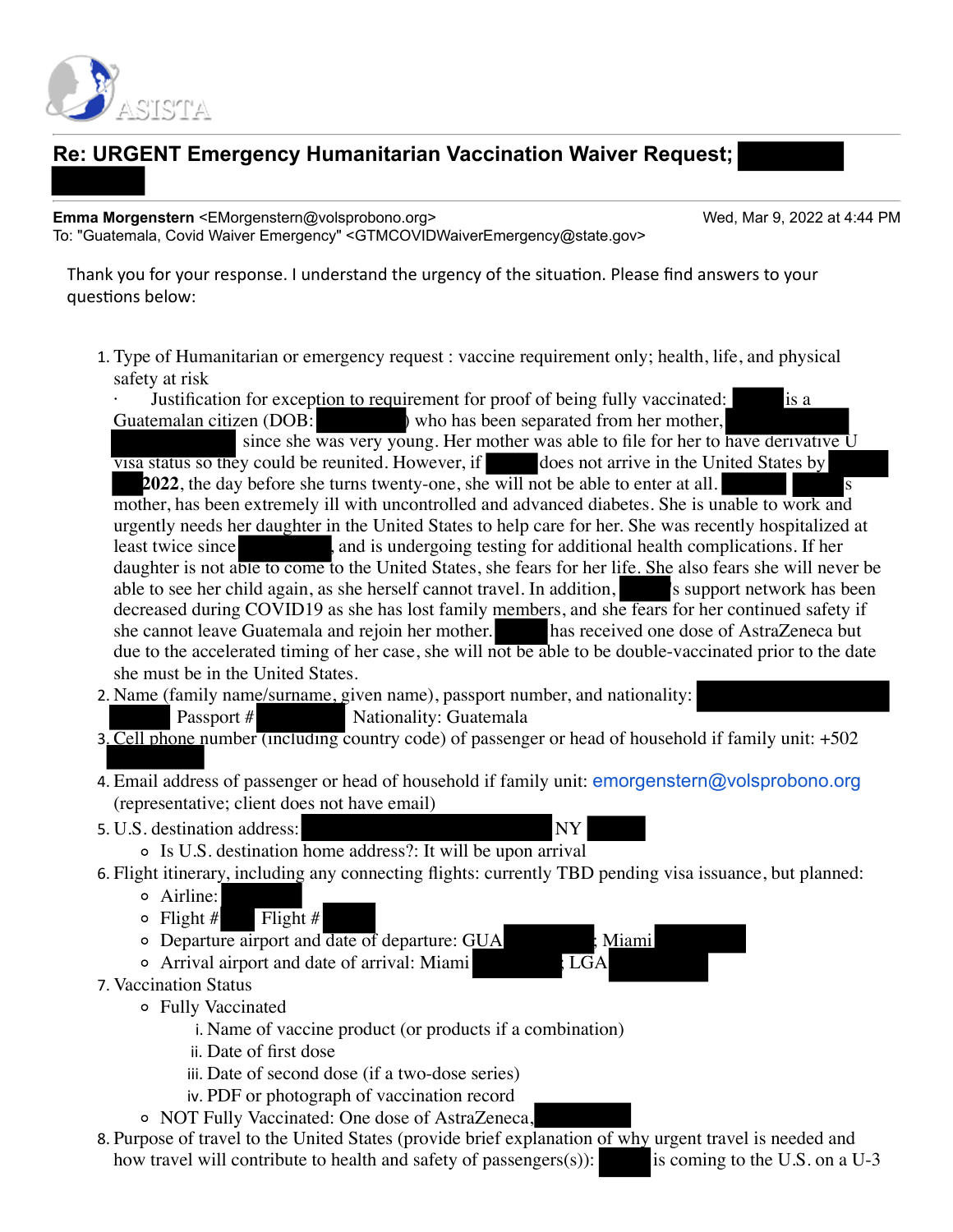derivative visa to be reunited with her mother, a unital value of a U-1 holder who is

very sick. If does not arrive in the U.S. before  $2022$ , she will not be able to be reunited with her mother at all as she will no longer be able to use her U-3 visa, which she will age out of on 2022. Her mother requires her assistance and care and was recently released from the hospital for complications based on her uncontrolled, advanced diabetes. In addition, if hospital for complications based on her uncontrolled, advanced diabetes. In addition, if able to enter the United States and be reunited with her mother, she is worried for her own safety as her support network in Guatemala has been impacted by the pandemic.

- 9. As applicable:
	- Justification for humanitarian exemption for testing requirement (e.g., no testing available where passenger is located):  $N/A -$  plans to be tested
	- Justification for humanitarian or emergency exception to providing proof of being fully vaccinated (e.g., vaccine availability, passenger ineligible for vaccine at location, insufficient time to become fully vaccinated): faced limited vaccine availability and now has insufficient time to become fully vaccinated. She lives in a rural region and got her first dose in

. When the people providing vaccines came back to provide second doses, had a fever and an unrelated flu illness, so they wouldn't give her the second dose. Since then, the vaccine site did not return. Further, although she did try to get vaccinated in advance, she has insufficient time to become fully vaccinated before she will no longer be able to enter the United States after 2022. This visa is being processed on an emergency basis, as her 2022. This visa is being processed on an emergency basis, as her mother is ill and is aging out of her status. She has one week before she must arrive in the United States or risk not being able to provide support to her mother and will not be able to travel at all.

10. Documentation to support justification for exception if provided (e.g., medical records or orders for medical evacuation): hospital discharge paperwork for s mother,<br>from two recent hospital stays dated 2022 and

from two recent hospital stays dated 2022 and 2022, citing her uncontrolled diabetes, showing she needs her daughter's care in the United States and will be at risk if is not able to travel by **Photograph of**  $\frac{1}{2022}$ ,  $\frac{1}{2022}$ ,  $\frac{1}{2022}$  is watcomation card and I-918A approval showing her U-3 derivative s vaccination card and I-918A approval showing her U-3 derivative

eligibility.

11. Information regarding any other solutions that were sought prior to application (e.g., flight changes, testing en route, assistance in obtaining testing/vaccination, etc.): cannot change her plans due to the very short timeframe she has; her visa interview was only scheduled on an emergency basis for 2022 and was only just approved and issued on 2022. plans to obtain negative COVID-19 test prior to travel and become fully vaccinated as soon as possible once in the United States.

If you need anything further, please do not hesitate to ask.

Thank you,

#### **Emma E. Morgenstern**

*Immigrant Justice Corps Fellow, Immigration Project | she / her* Volunteers of Legal Service Tel: 347-521-5726 | Fax: 347-521-5734*|* [emorgenstern@volsprobono.org](mailto:emorgenstern@volsprobono.org) Thank [You Video](https://www.volsprobono.org/thankyou) *|* 2021 [Report](https://www.volsprobono.org/2021report) *|* Donate [to VOLS](https://www.volsprobono.org/donate)

**From:** Guatemala, Covid Waiver Emergency <[GTMCOVIDWaiverEmergency@state.gov](mailto:GTMCOVIDWaiverEmergency@state.gov)> **Sent:** Wednesday, March 9, 2022 4:45 PM **To:** Emma Morgenstern <[EMorgenstern@volsprobono.org](mailto:EMorgenstern@volsprobono.org)> **Subject:** RE: URGENT Emergency Humanitarian Vaccination Waiver Request;

Please read the following carefully before seeking a waiver.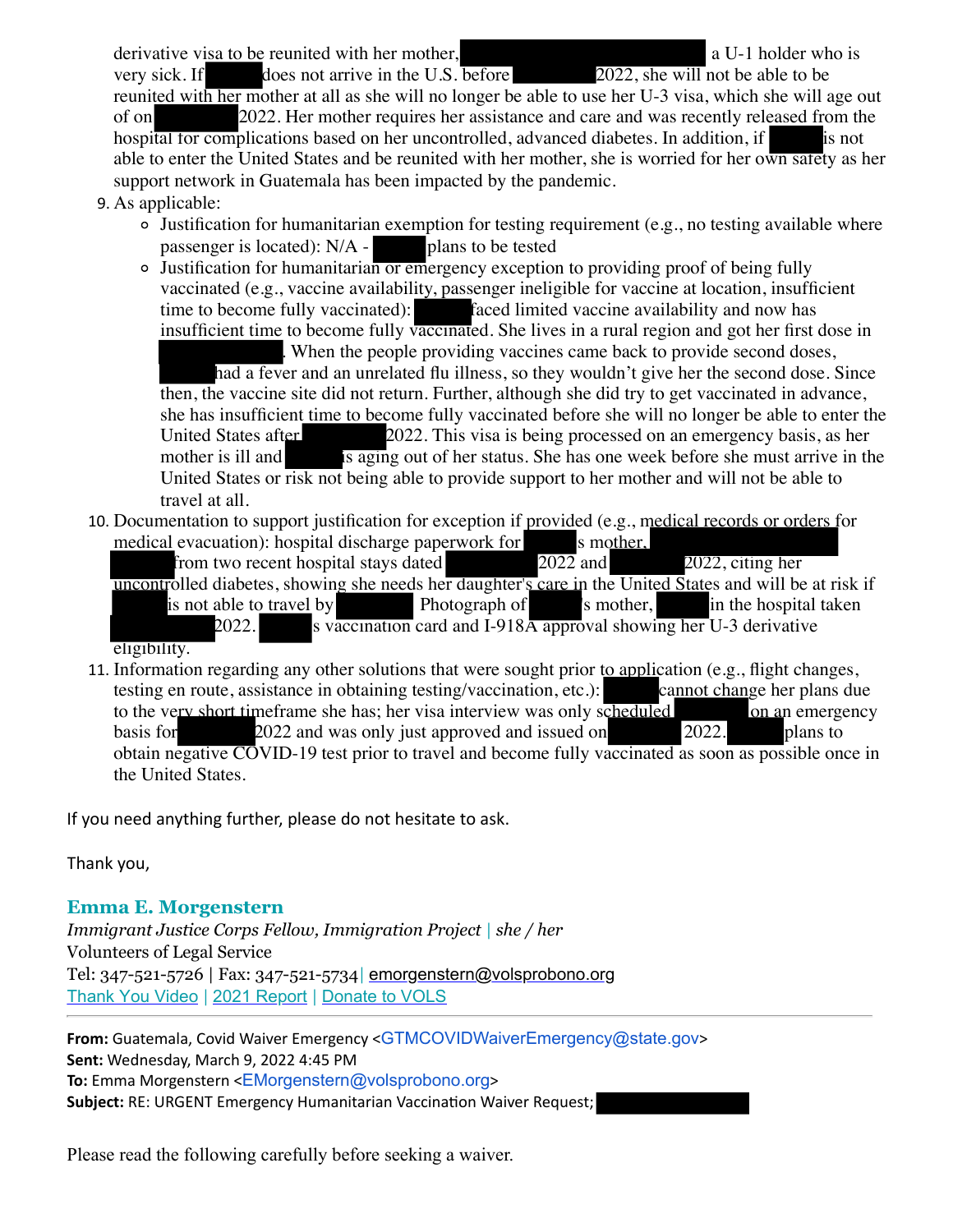The Centers for Disease Control and prevention (CDC) has **sole authority** to approve waivers of COVID-19 testing and vaccination requirements. Exemptions may be granted on an **extremely limited** basis when emergency travel (such as an emergency medical evacuation) must occur to preserve someone's life, health, or physical safety and testing cannot be completed before travel to the United States.

Travelers are **strongly advised** to seek an approved COVID-19 vaccination and test before travel, and to reconsider requesting a waiver.

Effective November 8, 2021, all non-immigrant, non-U.S. citizen air travelers to the United States will be required to be fully vaccinated and to provide proof of vaccination status prior to boarding an airplane to the United States. The CDC has determined that for the purposes of entry into the United States, vaccines accepted will include those FDA approved or authorized, as well as vaccines with an emergency use listing (EUL) from the World Health Organization (WHO). See the CDC's [website](https://www.cdc.gov/coronavirus/2019-ncov/travelers/international-travel/) for more details.

[CDC](https://www.cdc.gov/quarantine/fr-proof-negative-test.html) also requires all aircraft passengers, with very limited exceptions, age two and over departing from any foreign country with a destination in the United States to have a negative COVID-19 test within the three days before their flight to the United States departs, or three days preceding departure of the initial flight if the passenger is arriving via one or more connecting flights, and show written or electronic documentation of their negative test result to the airline or provide documentation of recovery from COVID-19 in the form of a positive viral test result and a letter from a licensed health care provider or public health official stating that the passenger has been cleared for travel. U.S. citizens and Lawful Permanent Residents (LPRs) who are eligible to travel but are not fully vaccinated will need to provide proof of a negative COVID-19 test one (1) day before their flight. U.S citizens and LPRs who are fully vaccinated will need to present airlines with proof of vaccination and of a negative COVID-19 test three (3) days before their flight.

Currently, adequate numbers of COVID-19 RT-PCR tests are available from private laboratories in Guatemala to meet the needs of travelers to the United States. For complete information regarding private laboratories offering such tests, please visit [https://gt.usembassy.gov/alert-covid-19-2/](https://gcc02.safelinks.protection.outlook.com/?url=https%3A%2F%2Fgt.usembassy.gov%2Falert-covid-19-2%2F&data=04%7C01%7CGTMCOVIDWaiverEmergency%40state.gov%7C6418ed962a26467f979c08d9aa9863c6%7C66cf50745afe48d1a691a12b2121f44b%7C0%7C0%7C637728393747045122%7CUnknown%7CTWFpbGZsb3d8eyJWIjoiMC4wLjAwMDAiLCJQIjoiV2luMzIiLCJBTiI6Ik1haWwiLCJXVCI6Mn0%3D%7C3000&sdata=rb0VHDqbsAljQ0fwPNJJXYEV3upnjmDTcj3e1dRWgWk%3D&reserved=0).

Individuals - or air carriers seeking to allow boarding by potentially qualifying individuals - who believe they meet the criteria for a waiver are required to provide the information below to [GTMCOVIDWaiverEmergency@state.gov](mailto:GTMCOVIDWaiverEmergency@state.gov). A separate form must be submitted for each traveler. The U.S. Embassy will then submit the request to the CDC for consideration. Please note: **The Embassy cannot predict a timeline for the response or whether the waiver will be granted.**

The following information must be provided for each passenger:

- 1. Type of Humanitarian or emergency request
	- Justification for exemption from predeparture testing requirement; and/or
	- Justification for exception to requirement for proof of being fully vaccinated
- 2. Name (family name/surname, given name), passport number, and nationality
- 3. Cell phone number (including country code) of passenger or head of household if family unit